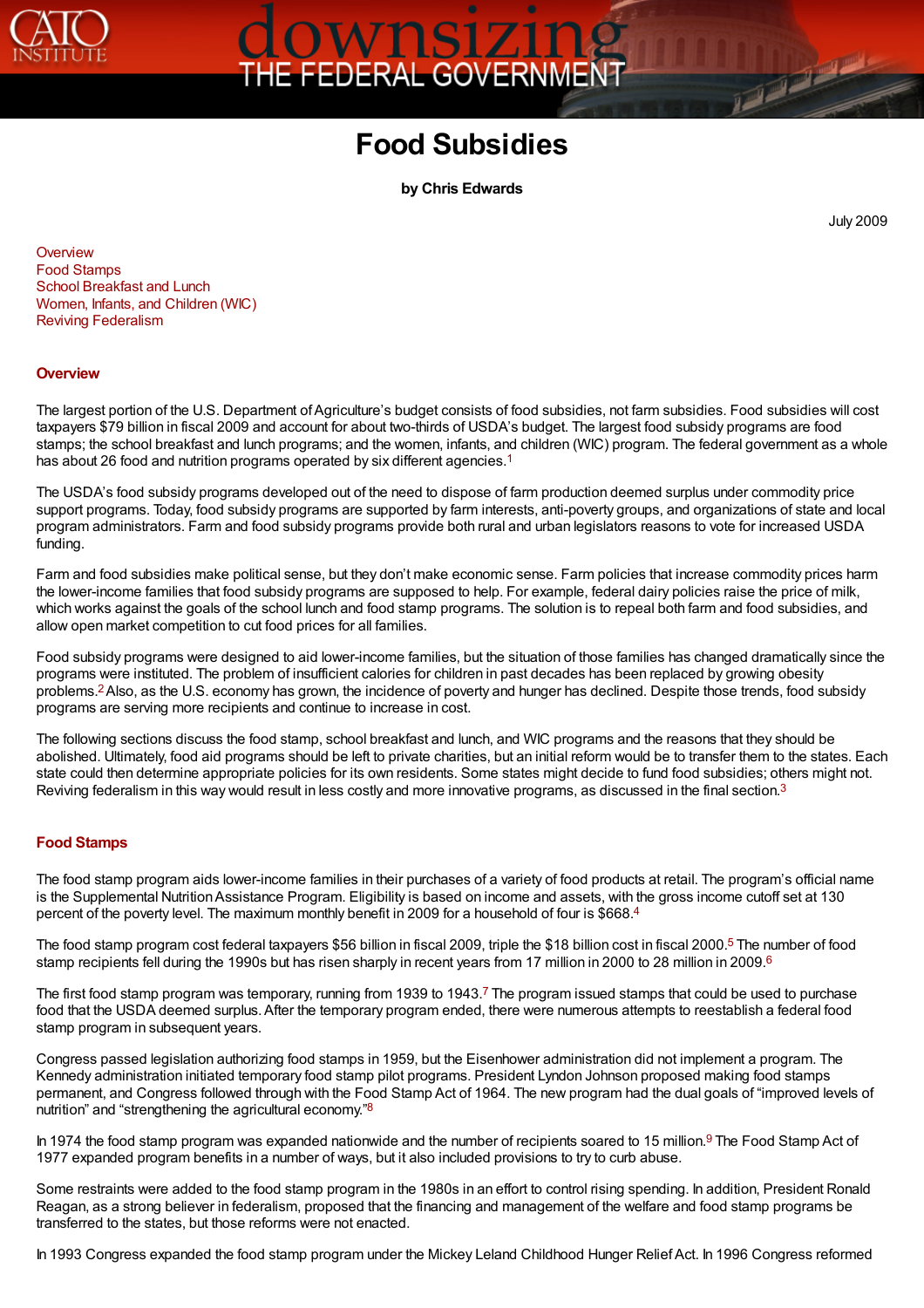the nation's main welfare program (now called Temporary Assistance for Needy Families) by turning it into a block grant program. The food stamp program was not substantially changed by the 1996 law, but the number of food stamp recipients fell as a side effect of declining welfare caseloads.

The 2002 farm bill reversed course and increased the costs of the food stamp program. It expanded eligibility to noncitizens, increased benefits for large families, and made administrative changes that made it easier to claim benefits.

<span id="page-1-2"></span><span id="page-1-1"></span>About 40 percent of people who are eligible for food stamps do not participate.<sup>[10](#page-3-9)</sup> Policymakers have long viewed this as a terrible problem, and great efforts have been put into expanding usage of the program. The USDA says that it is "committed to ensuring that all persons eligible for the food stamp program participate.["](#page-3-10)<sup>11</sup> The agency gives grants to groups, such as faith-based organizations, to create campaigns to encourage more people to use food stamps.

<span id="page-1-3"></span>From a taxpayer perspective, it makes no sense for the taxpayer-funded bureaucracy to actively promote program expansion. Instead, public servants should be constantly looking for ways to save taxpayer money. Unfortunately, that is not how government bureaucracies usually work, particularly with regard to shared federal-state programs such as food stamps.<sup>[12](#page-3-11)</sup>

The food stamp program is run jointly by the USDA and the state governments. Federal taxpayers pay the direct cost of benefits, and they share the costs of state and local administration with state and local taxpayers. As is the case with all shared federal-state programs, extensive federal regulations are imposed on state and local governments.

<span id="page-1-4"></span>Food stamp administration costs are about \$5[.](#page-3-12)5 billion per year.<sup>13</sup> That means that about \$5.5 billion of the "benefits" of the program go to government administrators, not to low-income families. Those administrative costs—equal to more than 10 percent of the value of food stamps distributed—are split 50-50 between federal and state taxpayers.

Food stamp administration is expensive because officials need to keep detailed and up-to-date files on 28 million recipients. Caseworkers need to meet with or phone each recipient on his or her first application and to recertify the benefits for each recipient every year. Because food stamps is a means-tested welfare program, administrators need to keep records on each recipient's income, expenses, and other personal data.

Because fraud and abuse have long been problems with food stamps, large efforts need to be put into prevention of wrongdoing. State workers are supposed to keep track of millions of individuals and verify that their information is accurate. Federal officials are supposed to keep tabs on the 160,000 retailers who deal in food stamps to look for illegal trafficking activity.

<span id="page-1-5"></span>The food stamp program has spawned a black market as recipients exchange their food benefits for cash. Law-breaking retailers have typically offered 50 cents on the dollar for food stamps. Today, food stamps are issued in the form of electronic debit cards, and that has reduced fraud, but more sophisticated forms of electronic fraud appear to be arising.<sup>[14](#page-3-13)</sup> The government says that the program's rate of erroneous and fraudulent benefit overpayments is 4.5 percent, which costs taxpayers more than \$1 billion annually.<sup>[15](#page-3-14)</sup>

<span id="page-1-7"></span><span id="page-1-6"></span>Because of decades of economic growth, social conditions in America are far different today than they were when the food stamp program was created. Today, just 4 percent of U.S. households report even occasional hunger during the year.<sup>[16](#page-3-15)</sup> The main food-related health problem for children today is obesity, not hunger. Douglas Besharov of the American Enterprise Institute argues that poor Americans are generally suffering not from too little food, but from too much of the wrong kinds of food.<sup>[17](#page-3-16)</sup>

<span id="page-1-10"></span><span id="page-1-9"></span><span id="page-1-8"></span>According to federal data, about two-thirds of American adults are "overweight" and about half of those are "obese."<sup>[18](#page-4-0)</sup> Obesity rates are actually higher for adults who are below the poverty level. Similarly, children below the poverty line are more likely to be overweight than other children.<sup>[19](#page-4-1)</sup> Despite these modern realities, food subsidy programs continue to support an out-of-date model of increasing the caloric intake of low-income Americans.

<span id="page-1-11"></span>The food stamp program also sustains an out-of-date welfare concept of providing subsidies that are not conditioned on work status. The program contributes to long-term dependence on government and produces various social pathologies as side effects.<sup>[20](#page-4-2)</sup> Congress should end the food stamp program and allow the states to set their own policies.

# <span id="page-1-0"></span>**[School Breakfast and Lunch](#page-0-2)**

<span id="page-1-12"></span>The federal government funds school breakfast and lunch programs at 80,000 public schools across the nation. The lunch program covers 30 million children, and the breakfast program covers about 8 million children. Federal spending on the two food programs, which provide free and low-cost meals, was \$16 billion in fiscal 2009.<sup>[21](#page-4-3)</sup>

<span id="page-1-13"></span>The programs had their origins in the Federal Surplus Commodities Corporation established in 1935. That entity was designed to distribute "surplus" meat, dairy, and wheat products to the needy, including children in schools. An official history of the school lunch program notes that the farm policies of the 1930s attempted "to remove price-depressing surplus foods from the market" yet goes on to note that "many needy school children could not afford to pay for lunches."<sup>[22](#page-4-4)</sup> Perhaps it didn't occur to officials that some children couldn't afford lunch because the government was pushing up prices by its purchases of so-called surpluses.

<span id="page-1-14"></span>The official history notes that prior to the 1930s many local governments had provided food aid to the schools. However, "aid from federal sources became inevitable" because those local governments "could not provide the funds necessary to carry the increasing load."<sup>[23](#page-4-5)</sup> One reads that excuse for federal intervention frequently—that state and local governments don't have enough money to fund programs. Of course, the federal government has no funds of its own—it gets all of its money from taxes paid by people who live in local communities.<sup>[24](#page-4-6)</sup>

<span id="page-1-15"></span>The modern school lunch program dates to the National School Lunch Act of 1946. The program covered 7 million children in its first year and was expanded to 22 million children by 1970. Congress has occasionally expanded benefits since then, for example, by adding an after-school snack program in 1998. Congress began the school breakfast program as a pilot program in 1966 and made it permanent in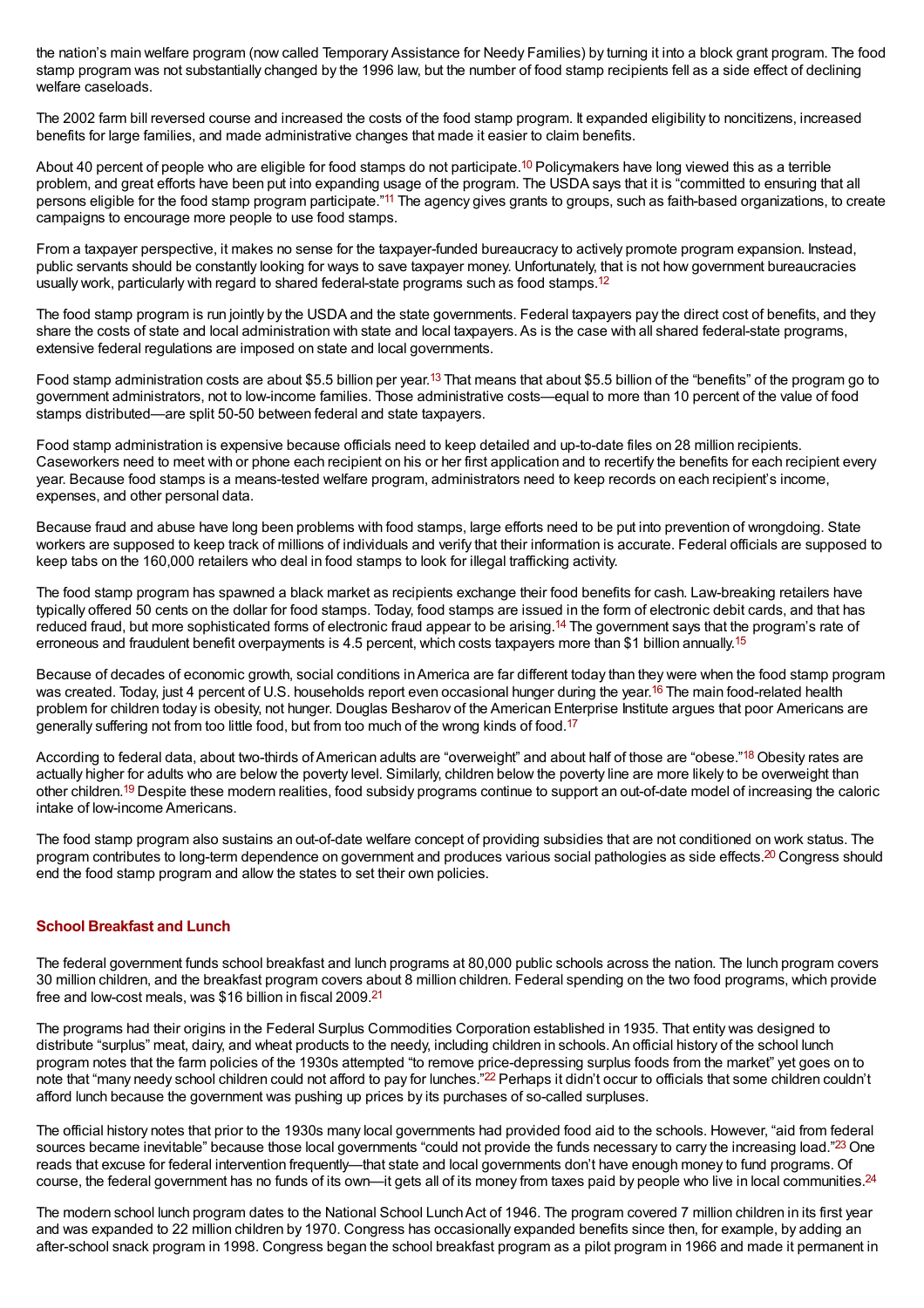1975.

The school lunch and breakfast programs are not just for low-income families. Any child at participating schools is allowed to receive meals under the programs. Those families with incomes below 130 percent of the poverty level receive free meals and those between 130 and 185 percent of the poverty level receive reduced-price meals. Those above 185 percent pay "full price," but that price is subsidized to an extent. About 58 percent of school lunches are free or reduced price.<sup>[25](#page-4-7)</sup>

<span id="page-2-3"></span><span id="page-2-2"></span>Like the food stamp program, the school breakfast and lunch programs were designed to reduce hunger. But society has changed, and today the programs may contribute to the problems of excess weight and obesity of many young people, including those from low-income families. [26](#page-4-8)

<span id="page-2-4"></span>Like other subsidy programs, the school meal programs are widely abused. A large share of free and reduced-price meals is inappropriately provided to families with incomes above the statutory income cutoffs. Because schools put little effort into verifying recipient incomes, many higher-income parents receive subsidies. Audits have found that about one-quarter of those receiving free and reduced-cost lunches are not eligible[.](#page-4-9)<sup>27</sup> The USDA testified to Congress that in 2002 "27 percent more students are certified for free or reduced-price meals than the Census data itself would suggest are eligible." <sup>[28](#page-4-10)</sup>

<span id="page-2-6"></span><span id="page-2-5"></span>The USDA's inspector general reports that another area of abuse is local school contracting.<sup>[29](#page-4-11)</sup> The food service companies that supply school breakfasts and lunches are prone to inflate expenses and use fraudulent billing schemes in their school contracts.

The bottom line is that local governments have many incentives to maximize the number of school meal recipients and little incentive to reduce waste and abuse. These problems are common in federal subsidy programs for state and local governments, in programs ranging from Medicaid to highway grants. The solution is to end the federal role and revive federalism, as discussed below.

# <span id="page-2-0"></span>**[Women, Infants, and Children \(WIC\)](#page-0-2)**

<span id="page-2-7"></span>The Special Supplemental Nutrition Program for Women, Infants, and Children (WIC) provides food, nutrition information, and referrals to health care to about 7 million low-income women annually. The cost of the WIC program to federal taxpayers has increased from \$4 billion in fiscal 2000 to \$7 billion in fiscal 2009. [30](#page-4-12)

The federal government provides grants to the states to pay for benefits and administrative costs, and the states disburse funding to the thousands of local agencies that operate the program. Congress established WIC as a pilot program in 1972 and made it permanent in 1974. WIC funding grew modestly during the 1970s and 1980s, then soared during the 1990s, and has also grown quickly in recent years.

Recipients receive vouchers that are exchanged for specific food items, particularly infant formula, at authorized retailers. The retailers redeem the food vouchers for cash at state WIC agencies. The recipients of WIC benefits need not be citizens or permanent residents of the United States.

<span id="page-2-8"></span>Remarkably, the WIC program accounts for about half of all infant formula sold in the nation.<sup>[31](#page-4-13)</sup> The program was supposed to be only for low-income families, yet it now provides free formula for many middle-income families that certainly don't need government subsidies.

<span id="page-2-9"></span>An even more troubling aspect of WIC is that it encourages parents to feed their babies infant formula rather than breast milk. The share of mothers on WIC who are breastfeeding is substantially lower than that of mothers not using WIC.<sup>[32](#page-4-14)</sup> That effect runs directly counter to the universal advice of health care experts regarding the superiority of breast milk for child development. The WIC program results in lowincome parents substituting less nutritious formula for more nutritious mother's milk.

<span id="page-2-10"></span>Another troubling aspect of WIC is that the program's large subsidies for infant formula appear to be driving up the retail price. The price of formula has risen rapidly since the early 1980s as WIC enrollment has increased[.](#page-4-15)<sup>33</sup> Because recipients are not sensitive to the pricing of WIC food items such as formula, stores can raise prices and receive larger cash redemptions from state agencies.

The WIC program drives up the cost of formula for families not on the program as well, and some portion of the taxpayer subsidies for WIC ends up going to the makers of infant formula. This "leakage" of benefits is a common problem in subsidy programs. It is thought, for example, that rising government subsidies for college education have helped spur the rapid inflation in college tuition costs.<sup>[34](#page-4-16)</sup>

<span id="page-2-12"></span><span id="page-2-11"></span>Given WIC's perverse effects, will it be repealed? Unfortunately, like nearly all subsidy programs, WIC has spawned an entrenched group of interests that lobby against reforms. A key WIC lobby group is the National WIC Association, which represents the 2,000 state and local government agencies that administer WIC.<sup>[35](#page-4-17)</sup> The association drafts studies on the supposed importance of WIC, advocates its positions to federal policymakers, and holds conferences in Washington. The group's 2006 legislative agenda was entitled "WIC at RISK! A Healthy, Strong America in Jeopardy!"<sup>[36](#page-4-18)</sup> The document recommended program funding increases and predicted dire consequences if policymakers didn't go along.

<span id="page-2-13"></span>Most federal taxpayers probably don't even know that WIC exists. The result is that the Washington discussion of the program is dominated by inside interests, such as National WIC, who work full-time to expand it. But taxpayers and people interested in the benefits of breastfeeding need to take a look at this program and ask Congress to consider abolishing it.

## <span id="page-2-1"></span>**[Reviving Federalism](#page-0-2)**

<span id="page-2-14"></span>Prior to the establishment of federal food subsidy programs in the 1930s, many local governments and private charities already had food relief programs in place.<sup>[37](#page-4-19)</sup> Nonetheless, Congress believed that the federal government—with its seemingly bottomless pockets—could step in and create more efficient national food relief programs.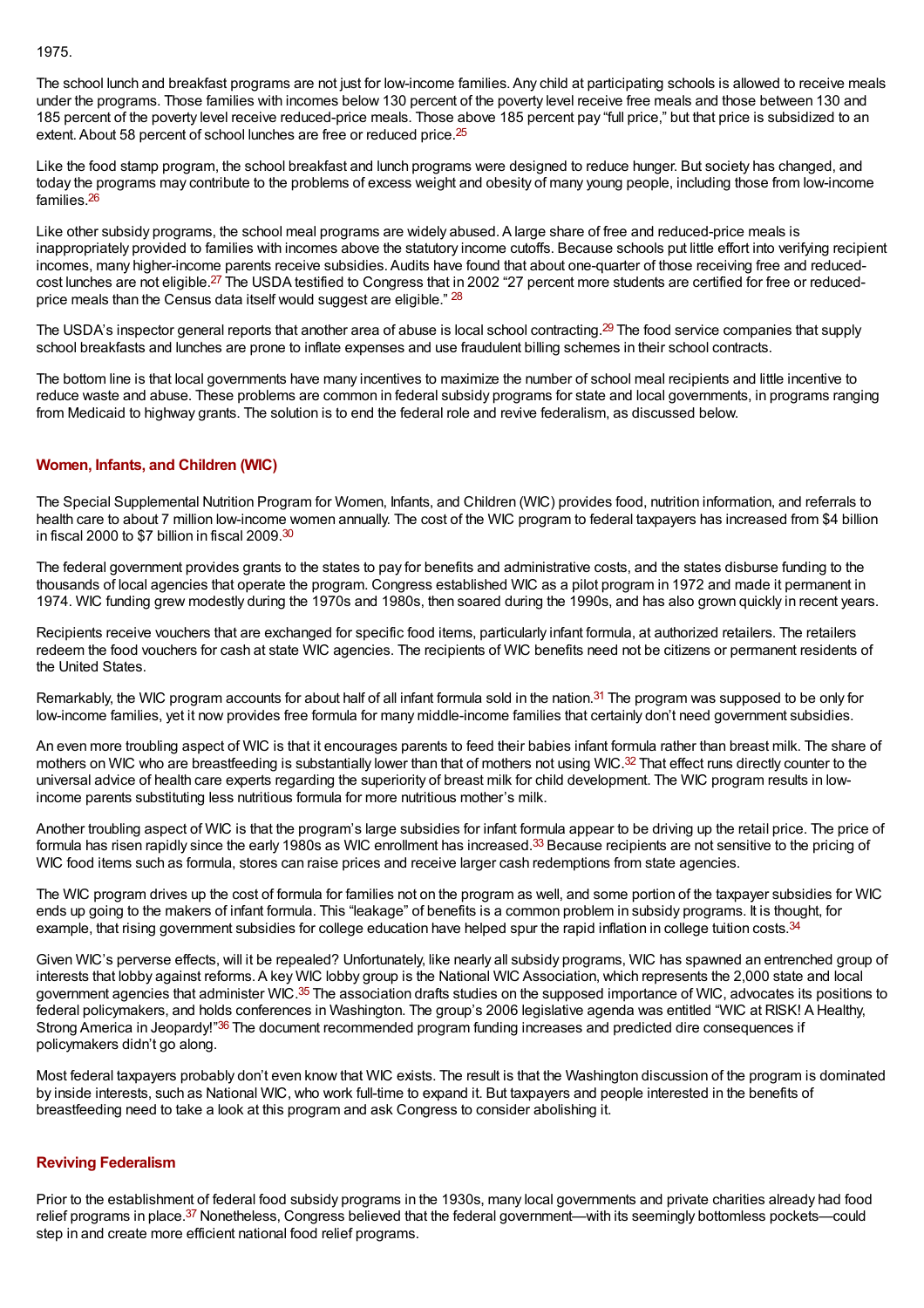<span id="page-3-17"></span>Of course, funding for federal programs ultimately comes from taxpayers who live in the 50 states. Federalizing a local activity does not provide a free lunch. Indeed, the expansion of Washington's involvement in local and private activities since the 1930s has resulted in bloated and ineffective programs that often damage families and the economy.<sup>[38](#page-4-20)</sup>

After establishing national subsidy programs, federal politicians show little interest in restraining costs or improving program quality. Instead, they become obsessed with trying to maximize program spending in their own states. At the same time, state and local governments that administer federal programs, including the food subsidy programs, regard federal funds as "free" and tend to spend them wastefully.

Federal subsidies for the states have been called a "triumph of expenditure without responsibility." By involving multiple levels of government in programs such as school lunches, the system fosters a lack of accountability. When every government is responsible for an activity, no government is responsible. Local administrators have little interest in curtailing waste and abuse if another level of government is paying the bills.

Another problem is that the states get strangled by federal regulations that often conflict with the goals of local citizens. The states cannot be true "laboratories of democracy" when the federal government holds the purse strings because top-down rules always come with federal funding.

If the federal government vacated certain activities, such as the funding of food subsidy programs, the states would respond with their own policies. Then the public would be able to make useful comparisons between the costs and benefits of the various state approaches.

The problems with federal aid for state and local activities have long been recognized. With the coming fiscal crunch caused by rising costs in Social Security and Medicare, ending funding for food stamps, school lunches, and WIC would deliver valuable savings to start getting the federal budget under control.

<span id="page-3-0"></span><sup>[1](#page-0-3)</sup> Government Accountability Office, "Federal Assistance: Grant System Continues to Be Highly Fragmented," GAO-03-718T, April 29, 2003, p. 6.

<span id="page-3-1"></span><sup>[2](#page-0-4)</sup> U.S. Department of Health and Human Services, National Center for Health Statistics, "Health, United States, 2008," Table 76, [www.cdc.gov/nchs/data/hus/hus08.pdf](http://www.cdc.gov/nchs/data/hus/hus08.pdf).

<span id="page-3-2"></span><sup>[3](#page-0-5)</sup> For background on federal aid to the states, see Chris Edwards, "Federal Aid to the States: Historical Cause of Government Growth and Bureaucracy," Cato Institute Policy Analysis no. 593, May 22, 2007.

<span id="page-3-3"></span>4 [www.fns.usda.gov/fsp/applicant\\_recipients/fs\\_res\\_ben\\_elig.htm](http://www.fns.usda.gov/fsp/applicant_recipients/fs_res_ben_elig.htm).

<span id="page-3-4"></span>*Budget of the United States Government: Fiscal Year 2010: Analytical Perspectives*, Chapter 27. [5](#page-0-7)

<span id="page-3-5"></span>[6](#page-0-8) Government Accountability Office, "Food Stamp Program: Payment Errors and Trafficking Have Declined Despite Increased Program Participation," GAO-07-422T, January 2007, p. 1. Data for 2009 at [www.fns.usda.gov/fsp](http://www.fns.usda.gov/fsp).

<span id="page-3-6"></span><sup>[7](#page-0-9)</sup> U.S. Department of Agriculture, Food and Nutrition Service, "A Short History of the Food Stamp Program," April 4, 2007, [www.fns.usda.gov/fsp/about\\_fsp.htm](http://www.fns.usda.gov/fsp/about_fsp.htm).

<span id="page-3-7"></span>[8](#page-0-10). U.S. Department of Agriculture, Food and Nutrition Service, "A Short History of the Food Stamp Program," April 4, 2007, [www.fns.usda.gov/fsp/about\\_fsp.htm](http://www.fns.usda.gov/fsp/about_fsp.htm).

<span id="page-3-8"></span>[9](#page-0-11) U.S. Department of Agriculture, Food and Nutrition Service, "A Short History of the Food Stamp Program," April 4, 2007, [www.fns.usda.gov/fsp/about\\_fsp.htm](http://www.fns.usda.gov/fsp/about_fsp.htm).

<span id="page-3-9"></span>[10](#page-1-1) Government Accountability Office, "Food Stamp Program: Use of Alternative Methods to Apply for and Maintain Benefits Could Be Enhanced by Additional Evaluation and Information on Promising Practices," GAO-07-573, May 2007, p. 1.

<span id="page-3-10"></span><sup>[11](#page-1-2)</sup> U.S. Department of Agriculture, Food and Nutrition Service, "Making America Stronger: A Profile of the Food Stamp Program," September 2005, p. 13.

<span id="page-3-11"></span><sup>[12](#page-1-3)</sup> Chris Edwards, "Federal Aid to the States: Historical Cause of Government Growth and Bureaucracy," Cato Institute Policy Analysis no. 593, May 22, 2007.

<span id="page-3-12"></span>[13](#page-1-4) Budget of the United States Government: Fiscal Year 2010: Appendix, p. 177. The federal and state governments split food stamp administration costs.

<span id="page-3-13"></span><sup>[14](#page-1-5)</sup> See the discussion in Phylliss Fong, inspector general, U.S. Department of Agriculture, Testimony to the House Budget Committee, July 9, 2003, [www.usda.gov/oig/webdocs/FWA%207-7-03.pdf](http://www.usda.gov/oig/webdocs/FWA 7-7-03.pdf).

<span id="page-3-14"></span><sup>[15](#page-1-6)</sup> Government Accountability Office, "Food Stamp Program: Payment Errors and Trafficking Have Declined Despite Increased Program Participation," GAO-07-422T, January 2007, p. 8.

<span id="page-3-15"></span><sup>16</sup> This is the USDA's measure of "very low food security." See [www.ers.usda.gov/briefing/foodsecurity](http://www.ers.usda.gov/briefing/foodsecurity).

<span id="page-3-16"></span>[17](#page-1-8) Douglas Besharov, "We're Feeding the Poor as if They're Starving," American Enterprise Institute, December 1, 2002, [www.aei.org/include/pub\\_print.asp?pubID=31](http://www.aei.org/include/pub_print.asp?pubID=31).